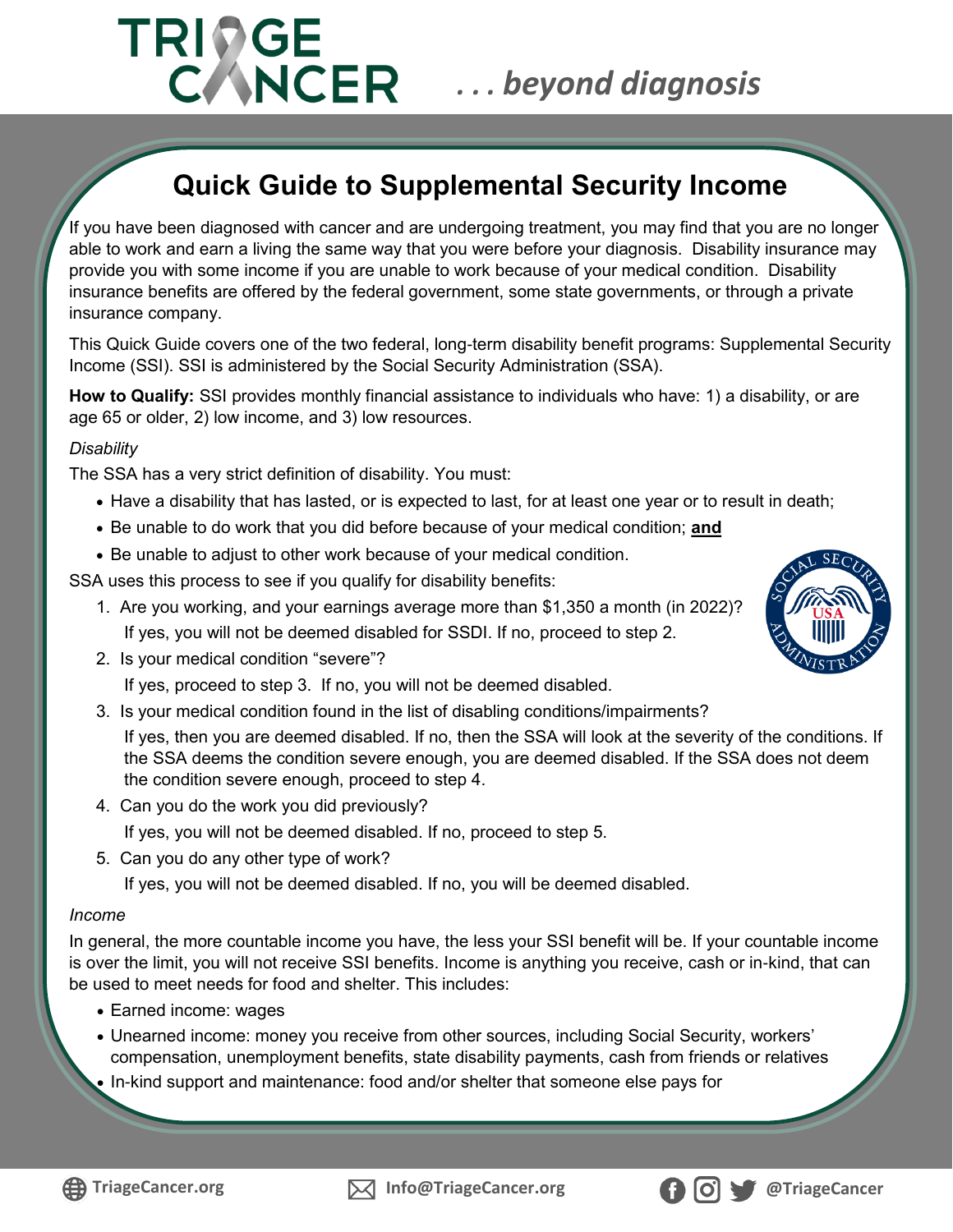• SSA *does not* count the following as income for SSI:

- The first \$20 of most income received in a month
- The first \$65 of earnings, and then one-half of earnings over \$65 in a month
- Income tax refunds; scholarships; and loans
- Value of food stamps or energy assistance
- Expenses paid directly by someone else, for things other than food/shelter (phone bill, medical bill, etc.)
- Food/shelter provided by nonprofit agency or HUB subsidy

#### *Resources*

In addition to your income, SSA also looks at the value of your resources (e.g., your assets). The countable resource limit is \$2,000 for an individual and \$3,000 for a couple. If your resources exceed the limit at the beginning of a month, you are not eligible for SSI benefits that month. Examples of non-countable resources:

- The home that you live in and the land it is on
- Household goods and personal property
- Burial plot; and burial funds/life insurance up to \$1,500
- One vehicle, regardless of value, if you or a member of your household use it for transportation
- Income tax refunds, which are excluded from resources for 12 months after receipt
- SSA back payments and retroactive payments, which are excluded from resources for 9 months
- Earned Income Tax Credit and Child Tax Credit, which are excluded from resources for 9 months

If you transfer your resources to another person for less than fair market value, you could be ineligible for SSI benefits for up to 36 months.

#### **How Your SSI Benefit is Calculated:**

Step 1: SSA subtracts any non-countable income from your total gross income. The remaining amount is your "countable income."

Step 2: SSA subtracts your "countable income" from the SSI federal benefit rate, to get your monthly SSI benefit amount:

| 1) Your Total Income        | 2) SSI federal benefit     |
|-----------------------------|----------------------------|
| - Your non-countable income | - Your countable income    |
| = Your countable income     | = Your SSI federal benefit |

You will be eligible for benefits beginning the first full month after SSA decides your disability began.

In 2022, the maximum monthly SSI federal benefit is \$841 for an individual and \$1,261 for a couple, who live independently.

States automatically provide Medicaid eligibility to people eligible for SSI benefits, except for these states: CT, HI, IL, MN, MO, ND, NH, OK, VA.

## *State Supplemental SSI Payments*

Some states add money to your federal SSI payments. Arizona, Mississippi, North Dakota, and West Virginia do not offer supplemental payments. However, some states pay a supplement only when a person with a disability lives in a certain setting, such as an adult care home or nursing home. The amount of the state supplement ranges from about \$10 to \$400, depending on the state.



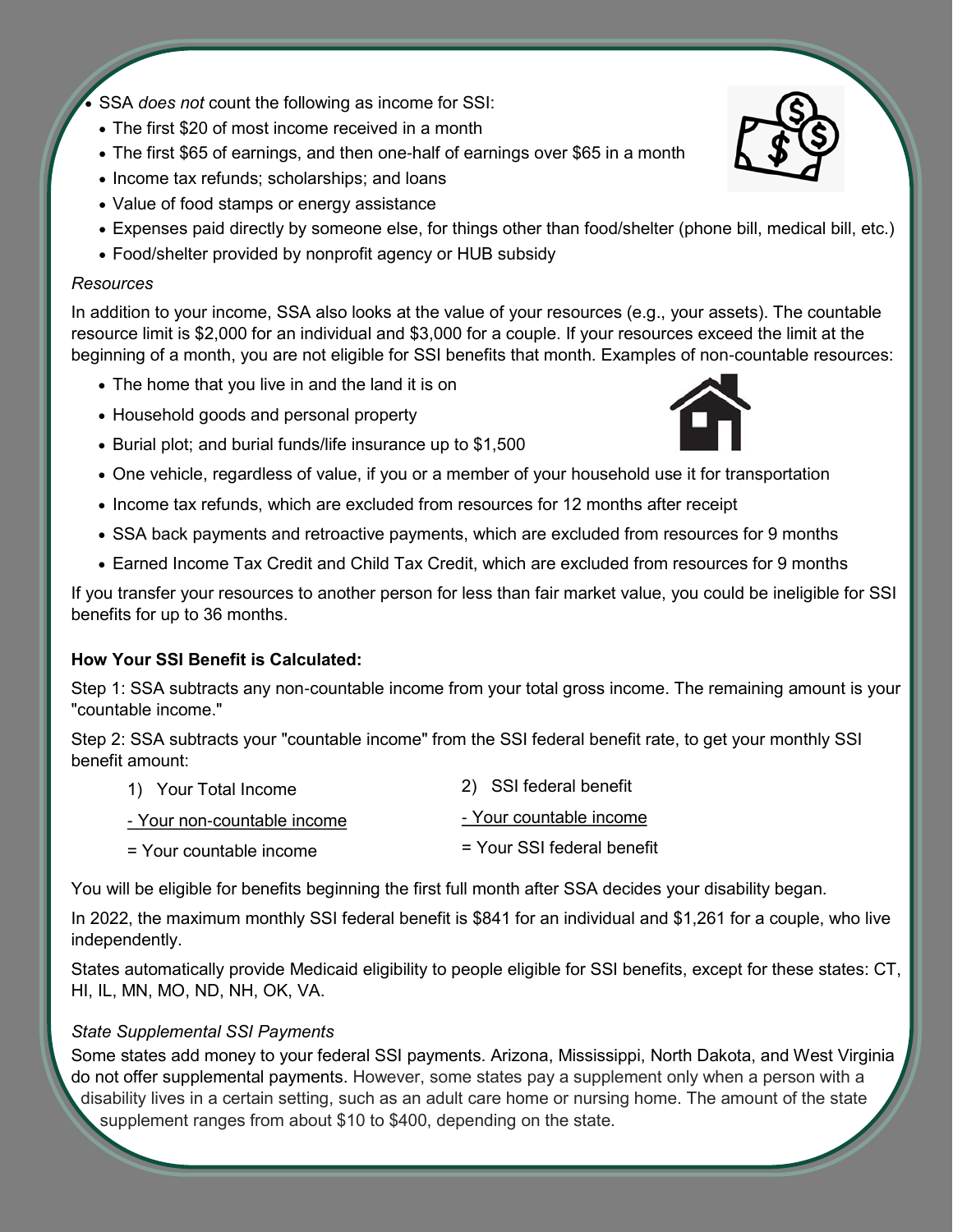These states have supplements that are managed by the Social Security Administration:

If your state is not on this list, this means they administer their own supplemental payment program, and you have to file a supplemental application with the state agency. \*Amounts for 2022 have not been released to date, but will likely be increased.

## **How to Apply:**

Before starting your application, make sure you have all the information and documents needed to apply, including:

- Social Security number;
- Birth certificate;
- Names, addresses and phone numbers of the doctors, caseworkers, and hospitals visited and dates of your visits;
- Names and dosage of all medications
- Medical records from doctors, therapists, hospitals, clinics, and caseworkers that you already have in your possession;

| <b>State</b>     | <b>Maximum Payment for</b><br><b>Individual/Couple</b><br><b>Based on Disability</b><br>$(2021)^*$ |
|------------------|----------------------------------------------------------------------------------------------------|
| California       | \$954.72/ \$1,598.14                                                                               |
| Delaware         | $$794/\overline{$1,191}$                                                                           |
| Hawaii           | \$794/ \$1,191                                                                                     |
| lowa             | \$794/ \$1,191                                                                                     |
| Michigan         | \$794/ \$1,191                                                                                     |
| Montana          | \$794/ \$1,191                                                                                     |
| Nevada           | \$794/ \$1,191                                                                                     |
| New Jersey       | \$825.25/ \$1,216.36                                                                               |
| Pennsylvania     | \$794/ \$1,191                                                                                     |
| Rhode Island     | \$794/ \$1,191                                                                                     |
| Vermont          | \$846.04/ \$1,289.88                                                                               |
| Washington, D.C. | \$794/ \$1,191                                                                                     |

- Lab and test results:
- A summary of where you worked and the kind of work you did; &
- A copy of your most recent W-2 Form

Use this checklist: [www.ssa.gov/hlp/radr/10/ovw001](http://www.ssa.gov/hlp/radr/10/ovw001-checklist.pdf)-checklist.pdf. You can apply for SSI online: [www.ssa.gov/benefits/disability.](http://www.ssa.gov/benefits/disability)

The approval process can be quick or it can take many months, so it is important not to delay applying. Once they have decided about your application, you will receive a letter in the mail. You can also check the status of your application online, using your mySocialSecurity account.

## *Speeding Up the Application Process*

The SSA has 3 ways to speed up the application process.

- Compassionate Allowances*:* this is a list of medical conditions that are so serious that they would likely qualify someone for benefits, so SSA speeds up the first step in the application process. About 60 cancer diagnoses are on the list. For more information about Compassionate Allowances, visit [www.ssa.gov/](http://www.ssa.gov/compassionateallowances) [compassionateallowances.](http://www.ssa.gov/compassionateallowances)
- TERI Cases: individuals with a medical condition that is terminal (such as metastatic cancer) or who are receiving inpatient/home hospice care may also have faster processing times. When you apply, you should tell the Social Security Administration if you qualify as a TERI case.
- Quick Disability Determination*:* is a computer program that analyzes your application for factors that show a high probability you will be found to have a disability. Your case could be approved within 20 days of applying, if medical records are complete and your disability onset date can be quickly determined.